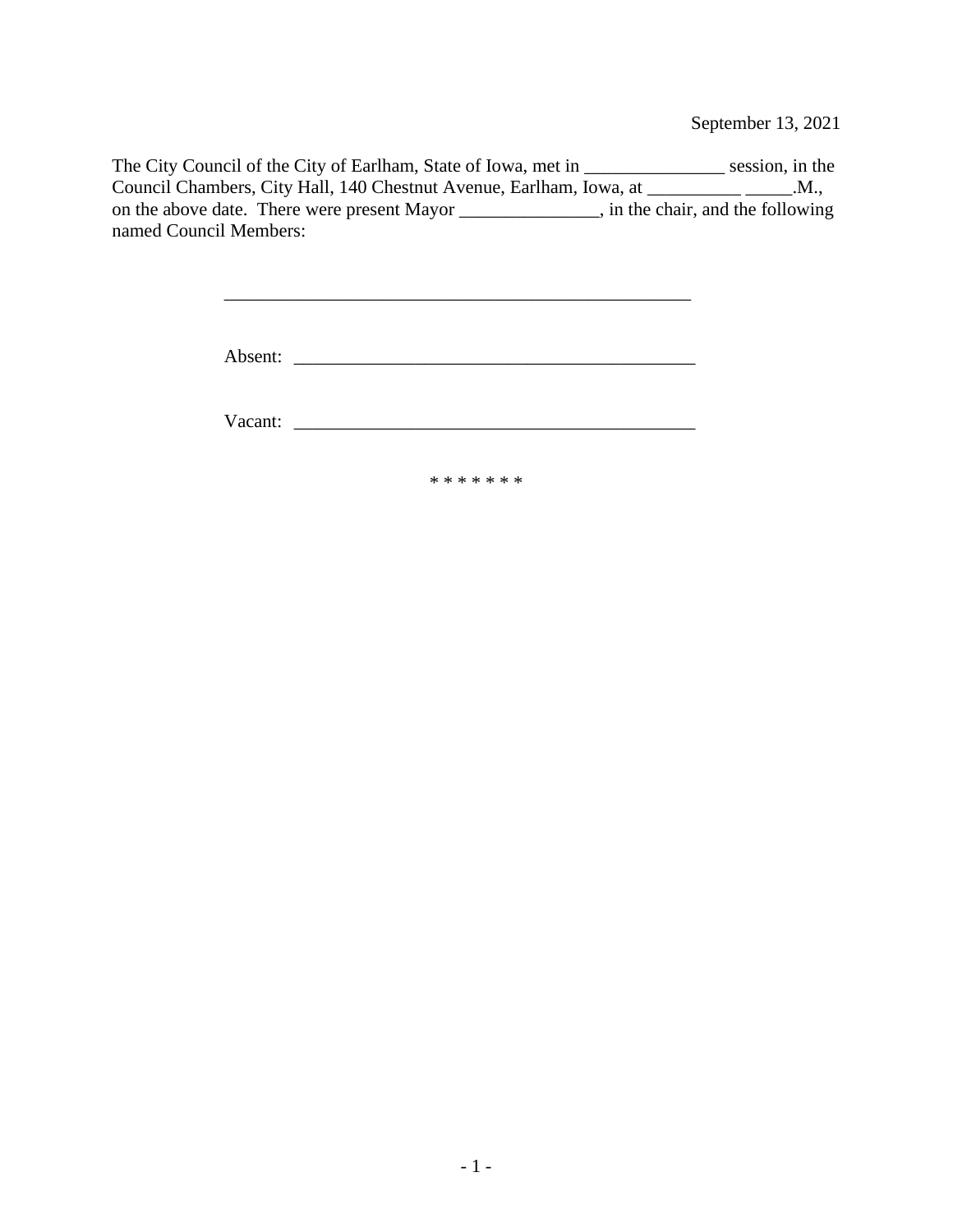Council Member \_\_\_\_\_\_\_\_\_\_\_\_\_\_\_\_\_\_\_\_\_\_\_\_\_\_\_\_\_\_\_\_\_\_ introduced the following Resolution entitled "RESOLUTION FIXING DATE FOR A MEETING ON THE AUTHORIZATION OF A LOAN AGREEMENT AND THE ISSUANCE OF NOT TO EXCEED \$1,400,000 SEWER REVENUE CAPITAL LOAN NOTES OF THE CITY OF EARLHAM, STATE OF IOWA, AND PROVIDING FOR PUBLICATION OF NOTICE THEREOF", and moved that the same be adopted. Council Member \_\_\_\_\_\_\_\_\_\_\_\_\_\_\_\_\_\_\_\_\_\_\_\_\_\_\_\_\_\_\_\_ seconded the motion to adopt. The roll was called and the vote was,

AYES: \_\_\_\_\_\_\_\_\_\_\_\_\_\_\_\_\_\_\_\_\_\_\_\_\_\_\_\_\_\_\_\_\_\_\_\_\_\_\_\_\_\_\_

NAYS: \_\_\_\_\_\_\_\_\_\_\_\_\_\_\_\_\_\_\_\_\_\_\_\_\_\_\_\_\_\_\_\_\_\_\_\_\_\_\_\_\_\_\_

\_\_\_\_\_\_\_\_\_\_\_\_\_\_\_\_\_\_\_\_\_\_\_\_\_\_\_\_\_\_\_\_\_\_\_\_\_\_\_\_\_\_\_

Whereupon, the Mayor declared the resolution duly adopted as follows:

RESOLUTION FIXING DATE FOR A MEETING ON THE AUTHORIZATION OF A LOAN AGREEMENT AND THE ISSUANCE OF NOT TO EXCEED \$1,400,000 SEWER REVENUE CAPITAL LOAN NOTES OF THE CITY OF EARLHAM, STATE OF IOWA, AND PROVIDING FOR PUBLICATION OF NOTICE THEREOF

WHEREAS, it is deemed necessary and advisable that the City of Earlham, State of Iowa, should provide for the authorization of a Loan Agreement and the issuance of Sewer Revenue Capital Loan Notes, to the amount of not to exceed \$1,400,000, as authorized by Sections 384.24A and 384.83, of the Code of Iowa, for the purpose of providing funds to pay costs of carrying out project(s) as hereinafter described; and

WHEREAS, the Loan Agreement and Notes shall be payable solely and only out of the Net Revenues of the Municipal Sewer Utility and shall be a first lien on the future Net Revenues of the Utility; and shall not be general obligations of the City or payable in any manner by taxation and the City shall be in no manner liable by reason of the failure of the Net Revenues to be sufficient for the payment of the Loan Agreement and Notes; and

WHEREAS, before the Loan Agreement and Notes may be issued, it is necessary to comply with the provisions of the Code, and to publish a notice of the proposal to issue such notes and of the time and place of the meeting at which the Council proposes to take action for the authorization of the Loan Agreement and Notes and to receive oral and/or written objections from any resident or property owner of the City to such action.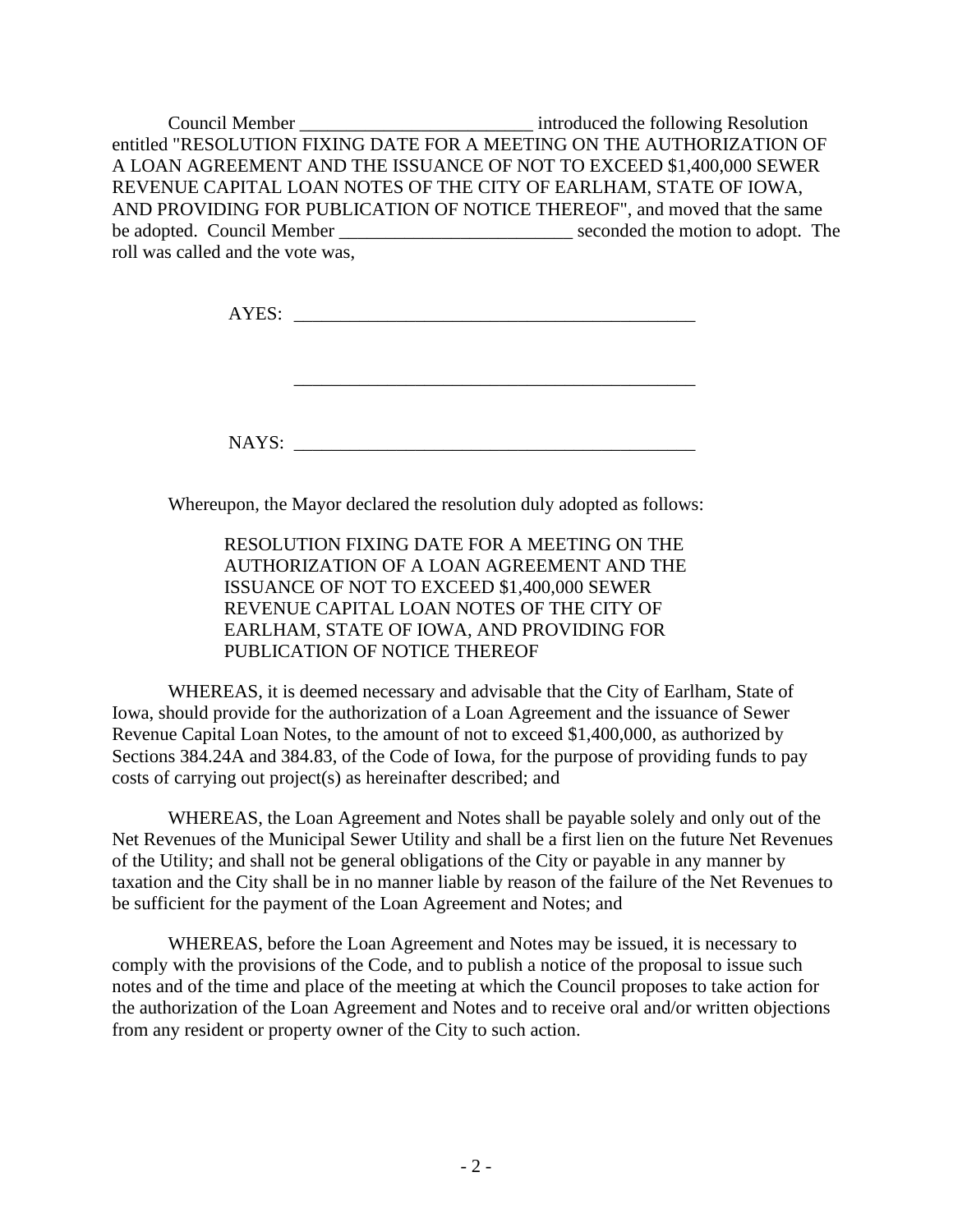### NOW, THEREFORE, BE IT RESOLVED BY THE CITY COUNCIL OF THE CITY OF EARLHAM, STATE OF IOWA:

Section 1. That this Council meet in the Council Chambers, City Hall, 140 Chestnut Avenue, Earlham, Iowa, at 7:00 P.M., on the 27<sup>th</sup> day of September, 2021, for the purpose of taking action on the matter of the authorization of a Loan Agreement and the issuance of not to exceed \$1,400,000 Sewer Revenue Capital Loan Notes, the proceeds of which notes will be used to provide funds to pay the costs of the acquisition, construction, reconstruction, extending, remodeling, improving, repairing and equipping all or part of the Municipal Sewer Utility System, including those costs associated with the construction of a sewer lagoon.

Section 2. That the Clerk is hereby directed to cause at least one publication to be made of a notice of the meeting, in a legal newspaper, printed wholly in the English language, published at least once weekly, and having general circulation in the City. The publication to be not less than four clear days nor more than twenty days before the date of the public meeting on the issuance of the Notes.

Section 3. The notice of the proposed action to issue notes shall be in substantially the following form: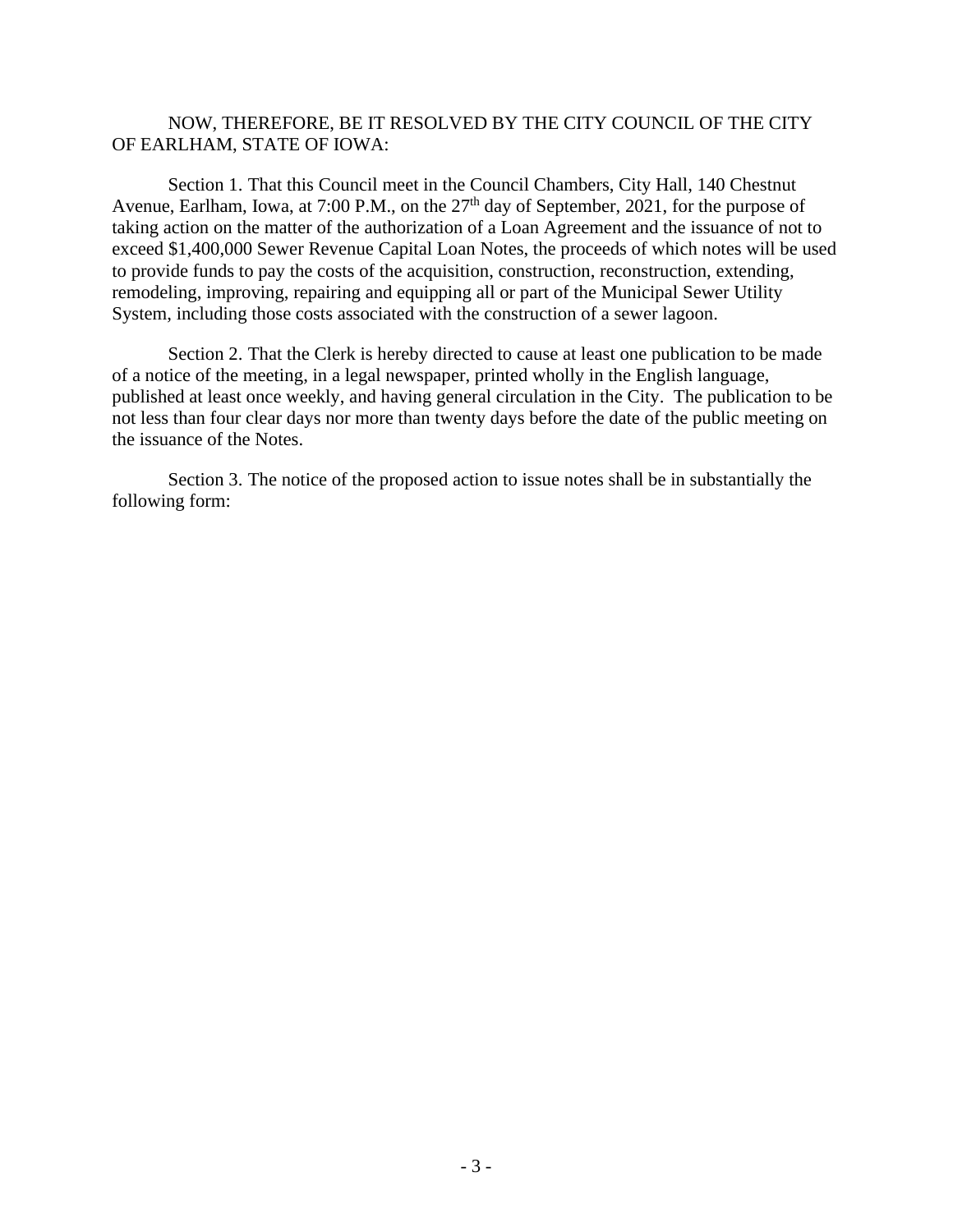(To be published on or before: September 22, 2021)

## NOTICE OF MEETING OF THE CITY COUNCIL OF THE CITY OF EARLHAM, STATE OF IOWA, ON THE MATTER OF THE PROPOSED AUTHORIZATION OF A LOAN AGREEMENT AND THE ISSUANCE OF NOT TO EXCEED \$1,400,000 SEWER REVENUE CAPITAL LOAN NOTES, AND THE HEARING ON THE ISSUANCE THEREOF

PUBLIC NOTICE is hereby given that the City Council of the City of Earlham, State of Iowa, will hold a public hearing on the 27<sup>th</sup> day of September, 2021, at 7:00 P.M., in the Council Chambers, City Hall, 140 Chestnut Avenue, Earlham, Iowa, at which meeting the Council proposes to take additional action for the authorization of a Loan Agreement and the issuance of not to exceed \$1,400,000 Sewer Revenue Capital Loan Notes, to provide funds to pay the costs of the acquisition, construction, reconstruction, extending, remodeling, improving, repairing and equipping all or part of the Municipal Sewer Utility System, including those costs associated with the construction of a sewer lagoon. The Notes will not constitute general obligations or be payable in any manner by taxation, but will be payable from and secured by the Net Revenues of the Municipal Sewer Utility.

At the above meeting the Council shall receive oral or written objections from any resident or property owner of the City to the above action. After all objections have been received and considered, the Council will at the meeting or at any adjournment thereof, take additional action for the authorization of a Loan Agreement and the issuance of the Notes to evidence the obligation of the City thereunder or will abandon the proposal to issue said Notes.

This notice is given by order of the City Council of the City of Earlham, State of Iowa, as provided by Sections 384.24A and 384.83 of the Code of Iowa.

Dated this \_\_\_\_\_\_\_\_\_\_\_\_ day of \_\_\_\_\_\_\_\_\_\_\_\_\_\_\_, 2021.

City Clerk, City of Earlham, State of Iowa

(End of Notice)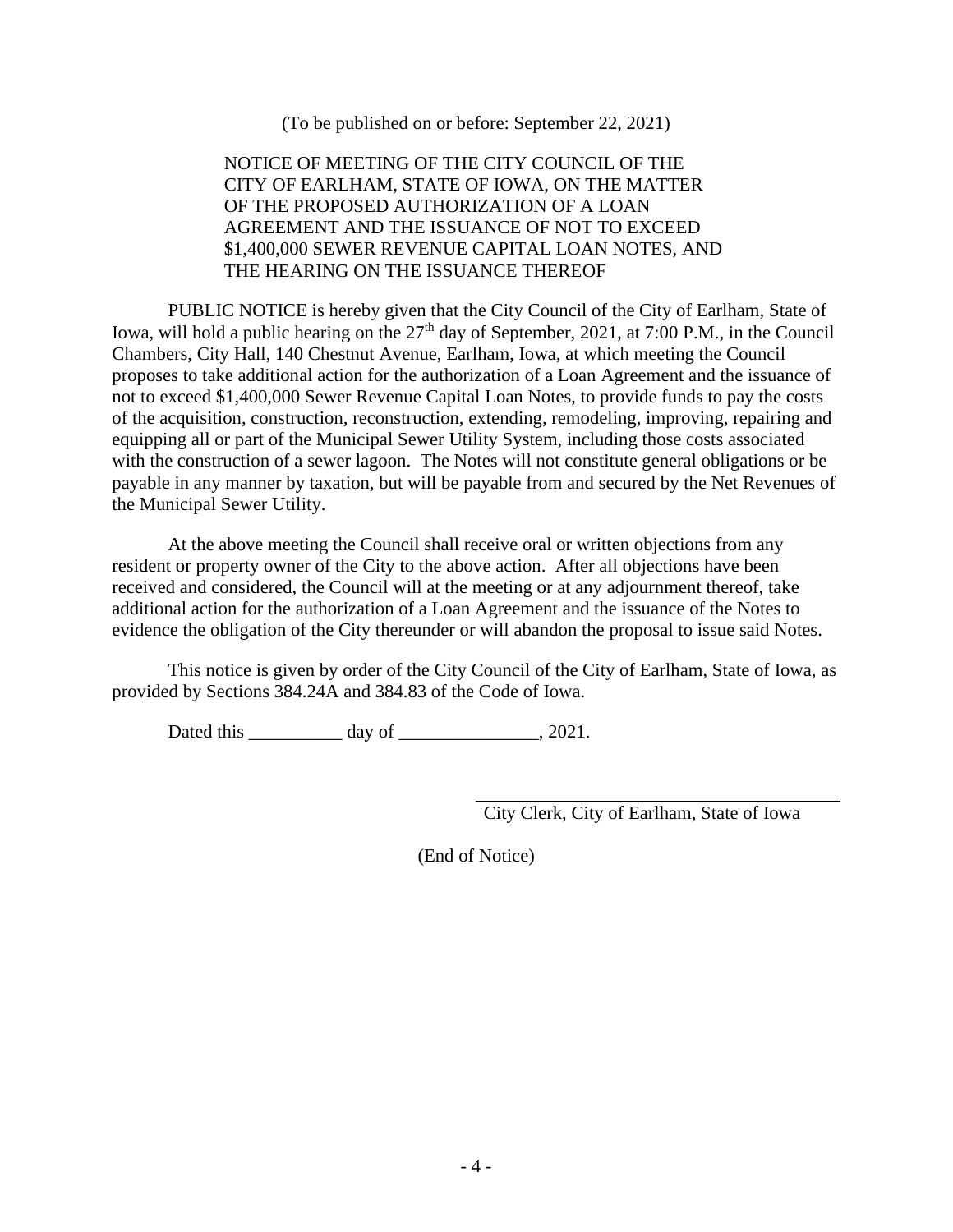PASSED AND APPROVED this 13<sup>th</sup> day of September, 2021.

Mayor

ATTEST:

City Clerk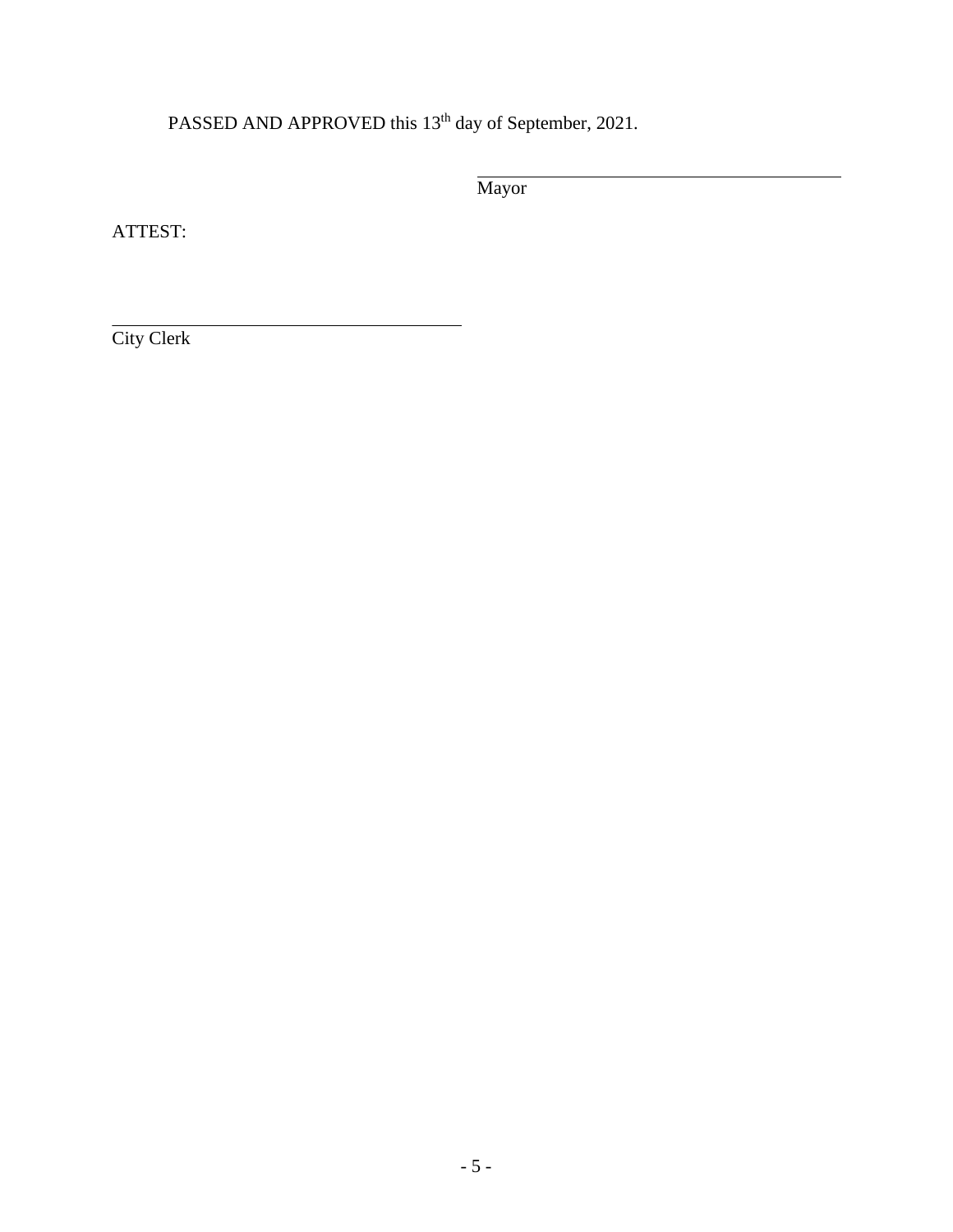#### **CERTIFICATE**

| STATE OF IOWA            |        |
|--------------------------|--------|
|                          | $\sum$ |
| <b>COUNTY OF MADISON</b> |        |

I, the undersigned City Clerk of the City of Earlham, State of Iowa, do hereby certify that attached is a true and complete copy of the portion of the records of the City showing proceedings of the Council, and the same is a true and complete copy of the action taken by the Council with respect to the matter at the meeting held on the date indicated in the attachment, which proceedings remain in full force and effect, and have not been amended or rescinded in any way; that meeting and all action thereat was duly and publicly held in accordance with a notice of meeting and tentative agenda, a copy of which was timely served on each member of the Council and posted on a bulletin board or other prominent place easily accessible to the public and clearly designated for that purpose at the principal office of the Council pursuant to the local rules of the Council and the provisions of Chapter 21, Code of Iowa, upon reasonable advance notice to the public and media at least twenty-four hours prior to the commencement of the meeting as required by law and with members of the public present in attendance; I further certify that the individuals named therein were on the date thereof duly and lawfully possessed of their respective City offices as indicated therein, that no Council vacancy existed except as may be stated in the proceedings, and that no controversy or litigation is pending, prayed or threatened involving the incorporation, organization, existence or boundaries of the City or the right of the individuals named therein as officers to their respective positions.

WITNESS my hand and the seal of the Council hereto affixed this \_\_\_\_\_\_\_\_\_\_ day of \_\_\_\_\_\_\_\_\_\_\_\_\_\_\_, 2021.

City Clerk, City of Earlham, State of Iowa

(SEAL)